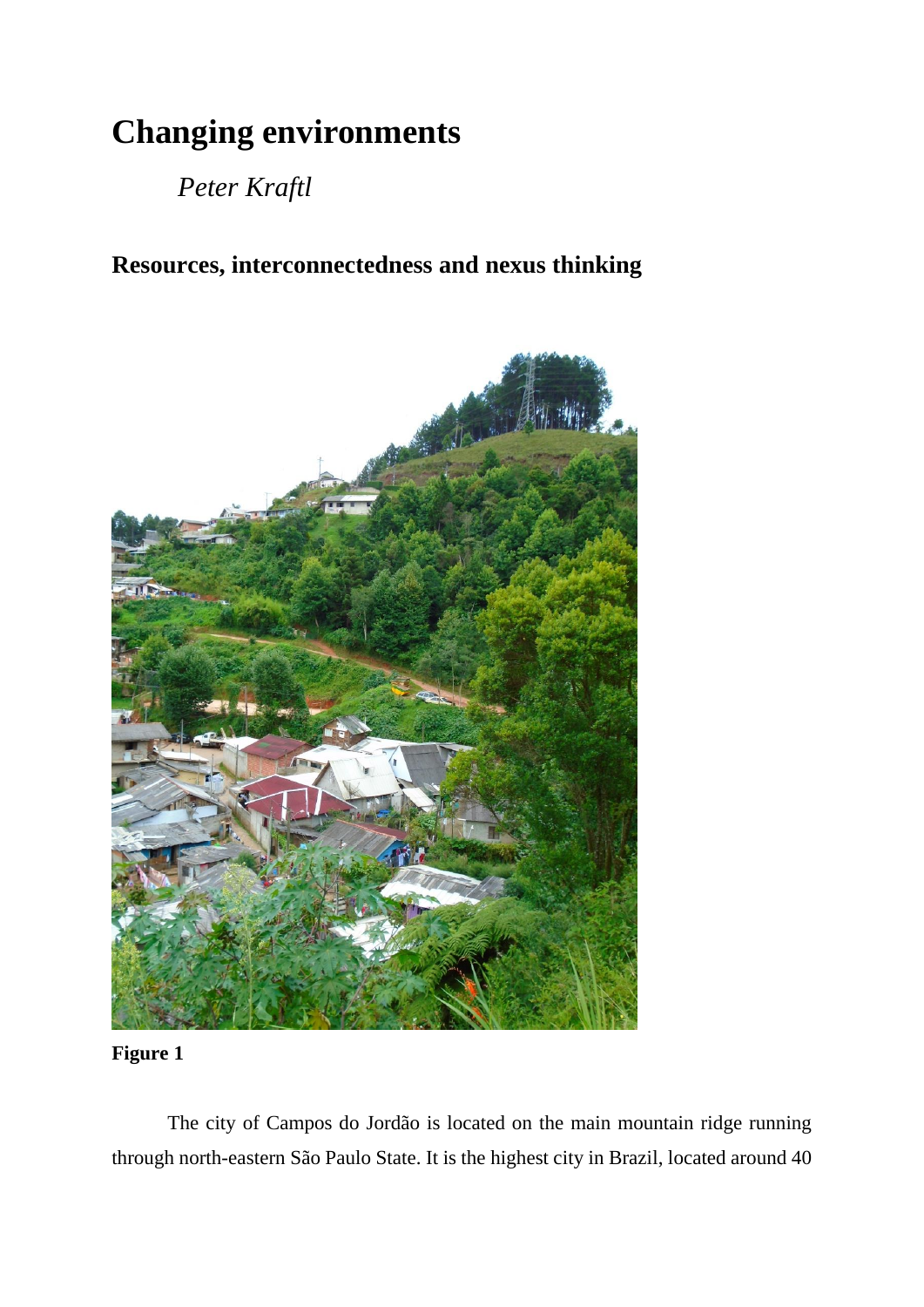kilometres north of Taubaté. It is most noteworthy for being a major tourist resort in the winter months for rich visitors from Rio de Janeiro. However, the city also gained fame for more traumatic reasons: a series of landslides in 2000 that killed at least ten people (Figure 1). The landslides all took place in an area of informal housing that has grown to accommodate the many people working in the tourist industry. Like many such settlements in Brazil and around the world, it experiences a range of intersecting challenges: limited access to electricity supply, often accessed via illegal hook-ups or controlled by local gangs; poor street lighting and transportation; limited access to water and sanitation; and, most evident from Figure 1, vulnerability to the extreme weather events that are occurring in Brazil with increasing regularity and ferocity (especially rainfall) (World Bank, 2011). Indeed, recent research on the landslides in Campos do Jordão has emphasised that their cause was complex and multiple: the siting of houses on a very steep hillslope that contains a number of springs, combined with extreme rainfall in the days running up to the landslide.

In their report about informal settlements in São Paulo and elsewhere, the World Bank (2011) highlights that marginalised groups – and especially children – are particularly vulnerable to the compound and complex challenges facing communities like the settlement in Campos do Jordão. Not only are they most at risk during and after extreme climatic events and disasters like landslides, or to the loss of food, water or energy supplies, when they are often the first to go without (UNICEF, 2019), but when combined with threats like violence, in turn perpetuated by poor public transport and street lighting, they may not be able to access regular schooling or work. What is so important here is that these challenges are multiple, complex and to some extent *intractable*. In other words, it is not always (or ever) easy to identify where to start in either analysing or attempting to 'solve' such challenges. Certainly, knowing about children's mobilities (i.e. where they go in such settlements) might help. Moreover, educating children about sustainable electricity sources, or about climatic changes that are causing heavier rainfall, might be part of the solution. However, as educators in Brazil and elsewhere have recognised, all of this work tends to take place in 'silos' that cannot fully broach the sheer complexity of the challenges that face children and their families in these places (Kraftl *et al*., 2019). Indeed, to an extent, the same can be said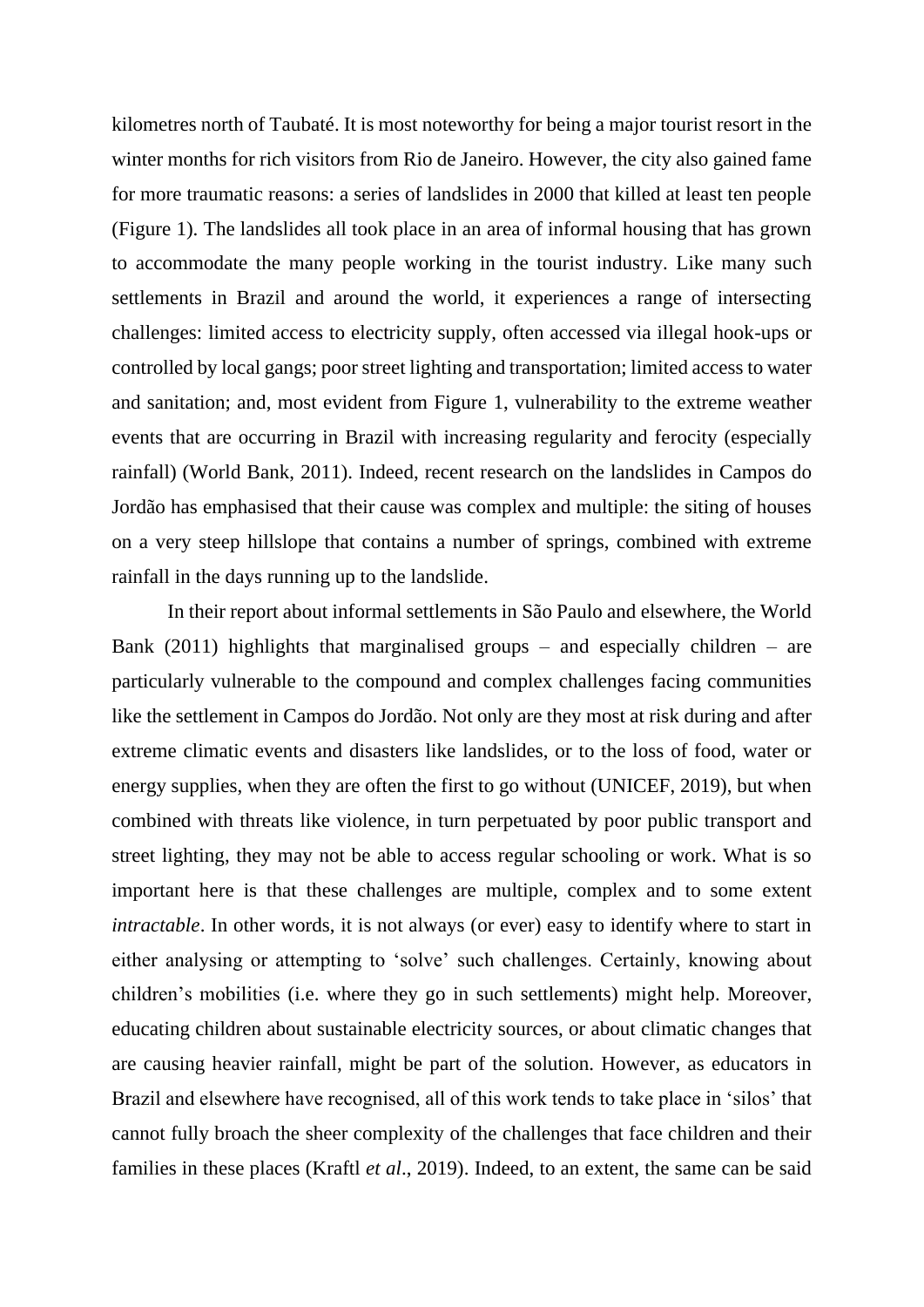of childhood and youth studies, where – often for good, practical reasons – academics have tended to study children's interactions with food, water or disasters separately (e.g. Mort *et al*., 2018).

One response to the above challenges has been to try to reconceptualise phenomena such as food, water or energy not as separate elements but as a *nexus*. The most common nexus – exemplified in microcosm by Murilo's experiences – is the Water–Energy–Food nexus. Diverting from a consideration of children for a moment, it is worth noting how nexus scholars have attempted to draw out complex connections between these 'sectors' (for more details see Leck *et al*., 2015). They start big: often looking at how national policies manage potential 'trade-offs' between different sectors. For instance, sticking with the same region of São Paulo State, one of the key 'tradeoffs' centres on whether sugar cane – and the water used to grow it – should be used to produce sugar for food or bioethanol for energy. They look at flows: they combine analyses of water, energy and food, converting flows into complex equations or visualisations that show the combined passage of stuff into, through and out of cities. They combine disciplines: analysing such flows requires not only expertise from engineers or computer modellers but social scientists who can ascertain how policies are made and how people actually use these resources. Finally, they see nexuses as both opportunities and threats – water can be a vital resource as much as a key ingredient in a landslide.

However comprehensive these approaches might seem, they pose two problems for childhood studies scholars. One problem is scale: how to link the predominantly micro-scale studies of children's everyday lives and mobilities (Ansell, 2009) with the overwhelmingly large-scale (city, nation or bigger) analyses of the Water–Energy–Food nexus. The other problem, as I ask elsewhere, is of *where children are, precisely*, in attempts to analyse the nexus (Kraftl, 2020). For, despite attempts to include social scientists in studies of resource nexuses, their largely 'top-down' approaches to modelling and visualisation mean that real, fleshy people – aside from selected technical and policy experts – tend to disappear (Leck *et al*., 2015). Moreover, marginalised groups like children – despite what we know about their heightened vulnerability to nexus threats – are notably absent from any of these analyses.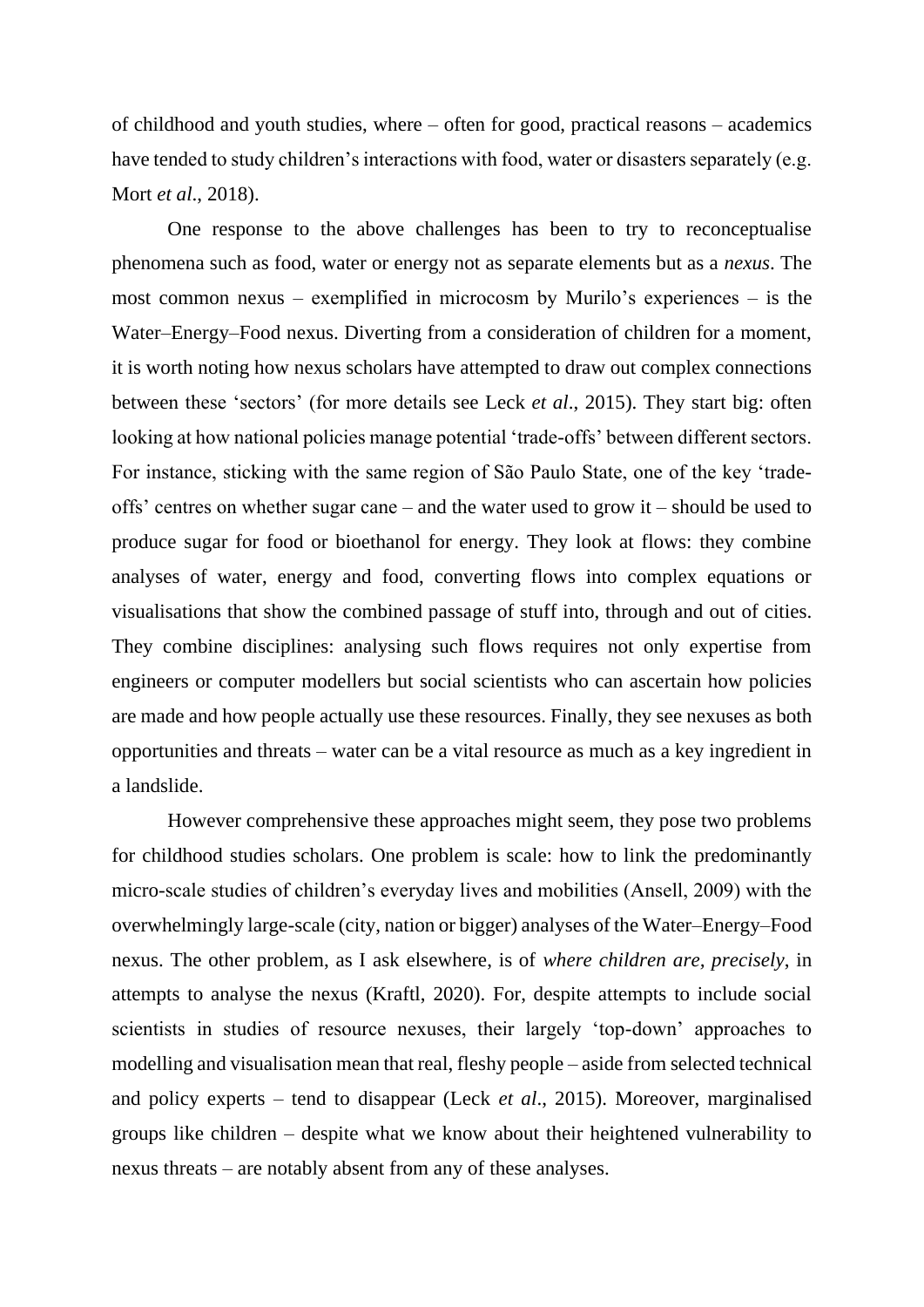One answer to both of these problems is, as the final part of the chapter highlights, to perhaps – and not uncontroversially – decentre children from analyses of the changing environmental circumstances in which they live. Another is to attempt to (re)use notions of the nexus in ways that nevertheless enable some kind of a view of the complex ways in which children experience environmental change. Walker's (2019) analyses of children's (aged 11–14) environmental concerns in the UK and India is an important starting point. It constitutes one of the first attempts to develop a 'nexus' framework for studying the complexities of childhoods–natures while attempting to 'scale up' from the local scale. She seeks to 'explore how children and young people's everyday lives are both shaped by and have an impact upon multi-scalar processes that evidence uneven material and symbolic power' (Walker, 2019, p. 2).

Writing from the contexts of families living in the southern Indian states of Telangana and Andhra Pradesh, Walker explores vignettes (stories from children's everyday lives) relating to domestic intersections of food, water and energy. As in Campos do Jordão, environmental change operated as more than background context: rather, intensification of summer heat, combined with scheduled cuts to water and energy, played a crucial role in children's lives. In the story of Nageshwar – whose family are relatively affluent – everyday experiences highlight the scarcity of water *and* energy, and their combined effects. He recalled spending an entire day using a handheld fan to keep the house cool. He talked about how electrical load-shedding reduced water to the apartments in his block, since the water supply system operated on a powered pump. This meant, in Nageshwar's words: 'two buckets will be filled with water. We'll manage like that. Washing with the drinking water' (Walker, 2019, p. 6). This is an example of a nexus 'trade-off' that has effects across multiple scales – the coping mechanisms that Nageshwar and his family had to use, but which were vital if the loadshedding were to work (for instance, trying to start the pump or use air conditioning could overload the system, especially if many families tried to do the same thing at the same time).

However, in another example of 'scale-jumping', Nageshwar and his family were – thanks to their relative affluence – able to afford privately sourced water supplies. He was well aware of the effects of doing so, since in such conditions of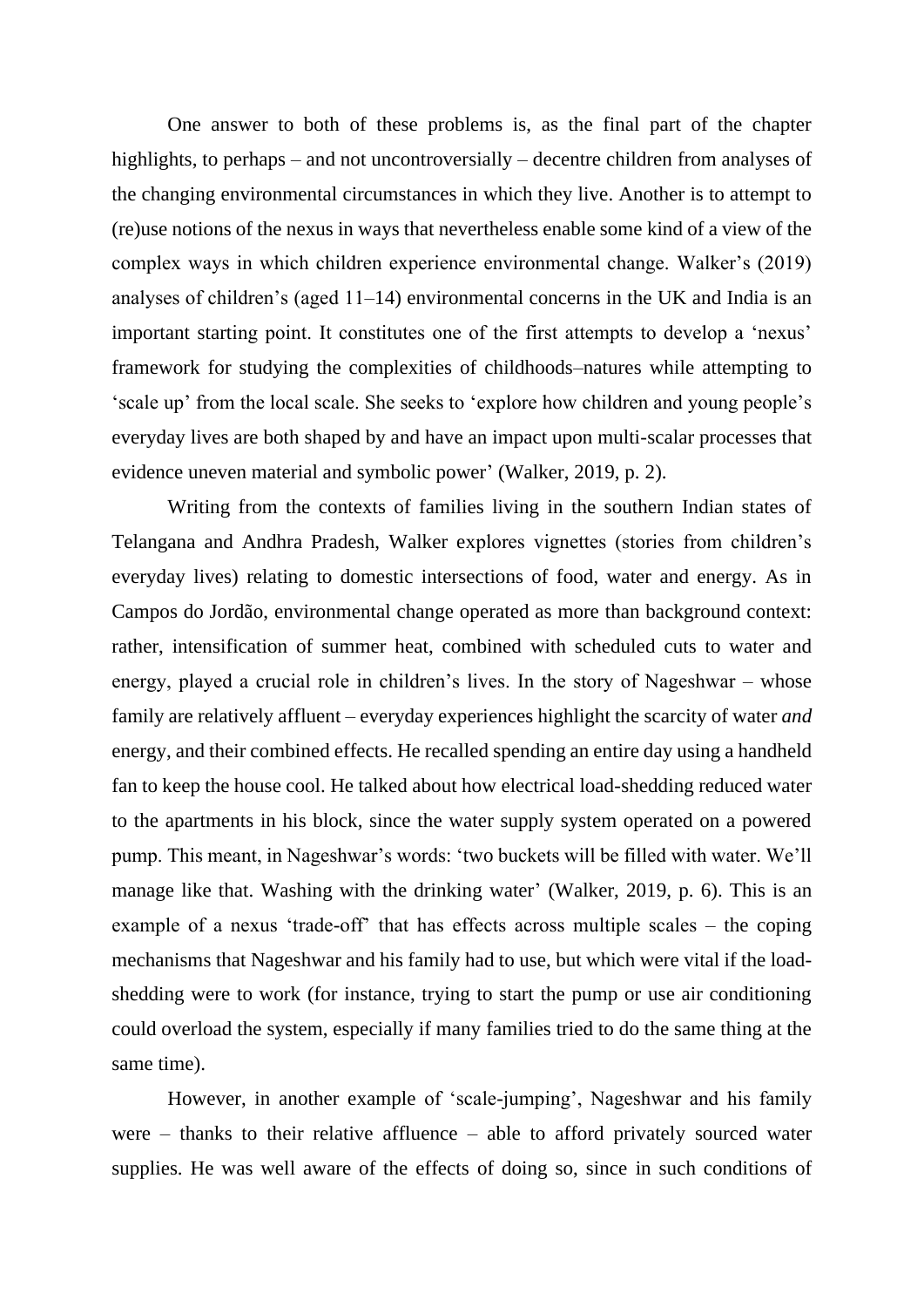scarcity buying in water privately could further divert an already scarce resource from wider public supplies and from poorer communities who could not afford to buy water privately.

In the above ways, Walker's (2019) analyses do draw attention to the ways in which children and young people learn and hold knowledges about the environment. Yet – both because of a more complex 'nexus' framework and the context of environmental change in India – the implications of these knowledges are different from the insights of Minority Global North forms of Education for Sustainability. On the one hand, these knowledges are derived informally – in a domestic setting. On the other hand, as Walker (2019) points out, these knowledges do not necessarily lead to 'virtuous' or 'responsible' forms of consumption: when combined with other families' consumption of privately sourced water or energy, Nageshwar's actions could have (and putatively *do* have) profound implications for water–energy trade-offs at the national scale.

Therefore, a nexus framework could be a key tool in developing analyses of the complex ways in which children are positioned in relation to environmental change and environmental resources, across multiple spatial scales (see also Kraftl *et al.*, 2019). As the rest of this chapter notes, it is not the only response to such intractable challenges. Nonetheless, it is an important one, since nexus policy-making and practice is taking hold at an international scale, but all-too-often ignores the voices and experiences of children like Murilo or Nageshwar. Moreover, a nexus framework perhaps operates best not as a stable 'answer' to the kinds of intractable challenges faced by a place like Campos do Jordão. Rather, it offers an opportunity to keep questioning: what are the particular combinations of environmental challenges (and opportunities) that *matter* to children, in any time and place – and where and how are children positioned in relation to them? And – as the next section explores – even if children are particularly vulnerable to environmental change, what kinds of *action* do they take in response?